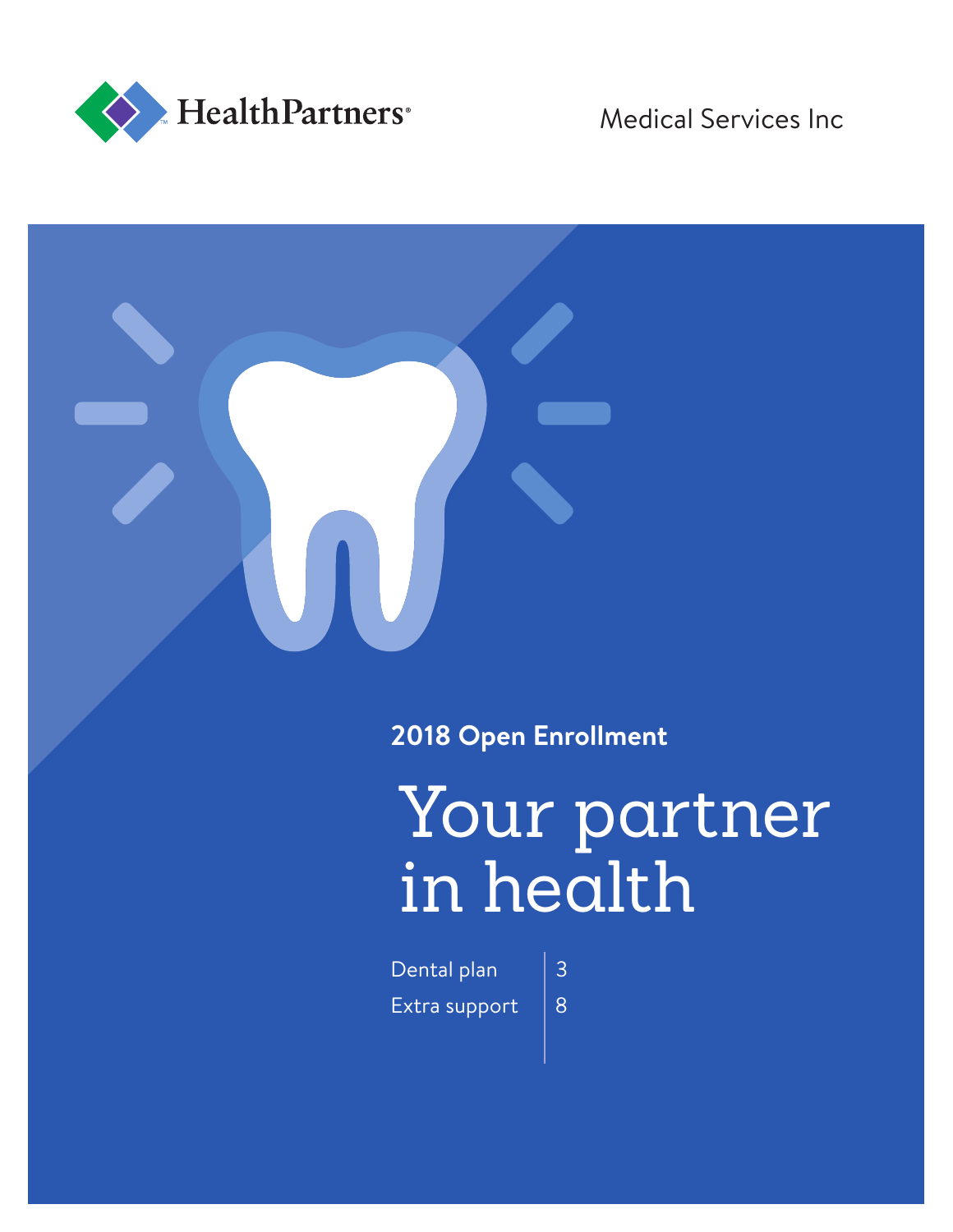## We all need a partner

At HealthPartners, our 23,000 employees work together to support your health every day. We're dedicated to caring for you the way we care for our closest friends and family. This commitment has helped us give our members healthier results for more than 10 years running.\*

Our team is ready to help with your care and coverage. We'll answer your questions and be there for you at every step. We're not just a health plan, we're your health partner.

**Let's make good happen together.**



### HIGHEST MEMBER SATISFACTION

We promise to give you an outstanding experience. Thanks to our members, HealthPartners has earned the highest overall member plan rating among Minnesota health plans for 10 years in a row.\*\*

\*\*According to the 2007-2016 CAHPS surveys.

<sup>\*</sup>The source for data contained in this publication is Quality Compass® 2016 and is used with the permission of the National Committee for Quality Assurance (NCQA). Quality Compass 2016 includes certain Consumer Assessment of Healthcare Providers and Systems® (CAHPS) data. Any data display, analysis, interpretation, or conclusion based on these data is solely that of the authors, and NCQA specifically disclaims responsibility for any such display, analysis, interpretation, or conclusion. Quality Compass is a registered trademark of NCQA. CAHPS is a registered trademark of the Agency for Healthcare Research and Quality (AHRQ).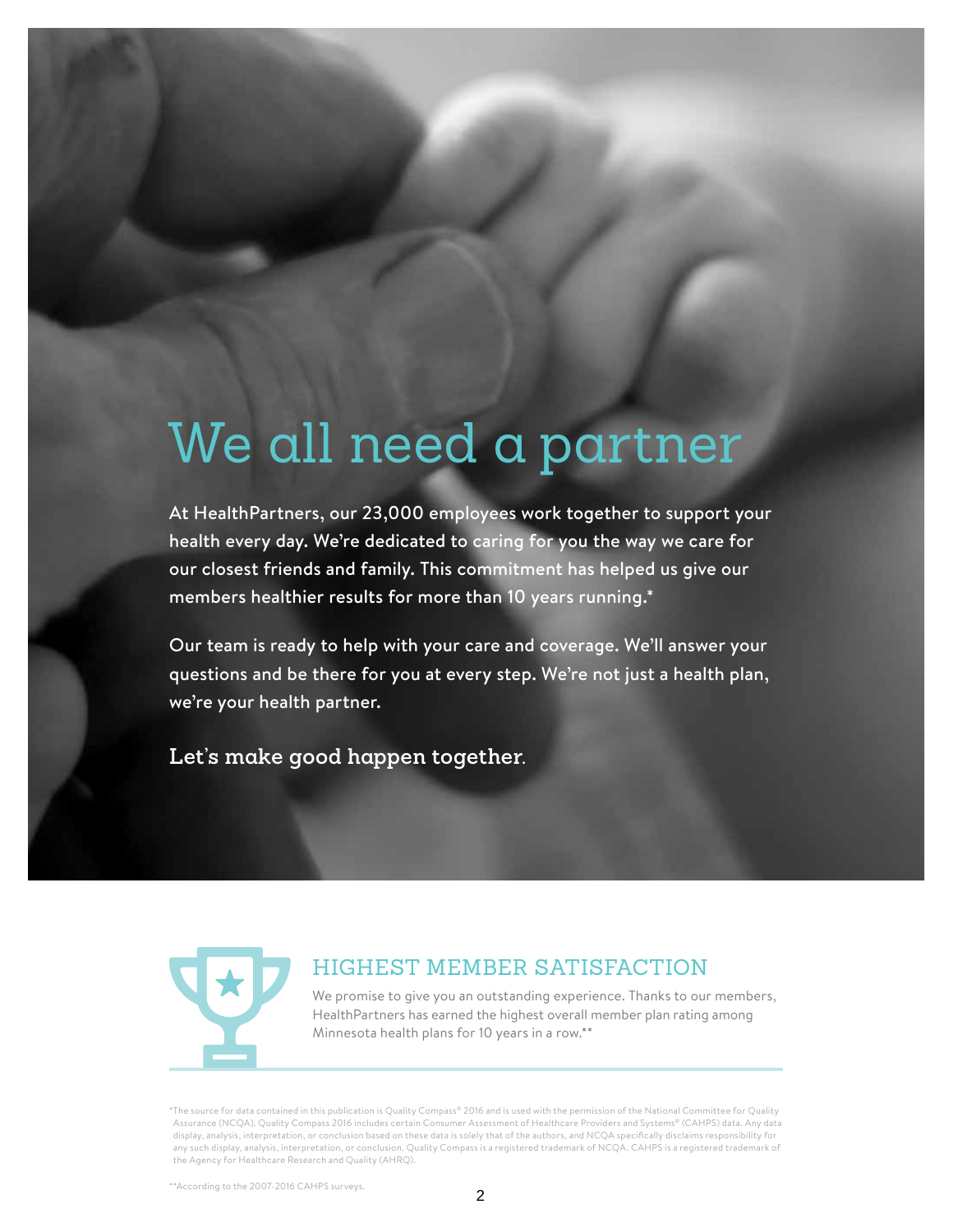### Hi there!



Did you know that your dentist can spot diseases and other things about your health just by looking in your mouth? That's pretty neat. I want to help find a dental plan and dentist that's best for you."

**CIARA, MEMBER SERVICES**

Having healthy teeth is important to your overall health and well-being. The more you know about your dental plan, the easier it is to make good decisions for your health and your wallet. Here are the three ways I break it down for my friends and family:

### What you might have to pay

- **Premium** (you can definitely expect this one) how much you pay for your dental plan. It's typically taken out of your paycheck. Best case, you have healthy checkups and cleanings and only pay your premium all year.
- **Deductible** the amount you have to pay before your plan pitches in (not counting your premiums). If your deductible is \$50, your plan won't pay for your care until you've paid \$50.
- **Coinsurance** a percent of the cost you're in charge of paying. For example, you might be responsible for 20 percent of a filling's cost and your plan will cover the rest.
- **Out-of-pocket** all costs you're in charge of paying after you reach your annual maximum. The annual max is the total amount your plan will pay for the year.

HELPFUL HINT: **You can look up your plan's specific amounts in a separate document called an SOB, or Summary of Benefits.**

### Finding where you can go

Can you see your favorite dentist and still get the best deal? You'll generally pay the least when you get care that's in network. Our website makes it easy to search for a dentist in your network. Visit the website listed in your plan overview.

### Keeping up year round

A *my*HealthPartners account can help you feel confident when you need care. You can see recent claims, check where you're at with your deductible and annual maximum, and more.

> Create an account or log on at **healthpartners.com** or the **myHP**mobile app. If you're not a member yet or are looking at a new plan, Member Services can help too.

Questions? Don't worry – we're here to help. Give us a call at **952-883-5000 or 800-883-2177.** Understanding your dental plan is just the first way we'll help you become a healthier you.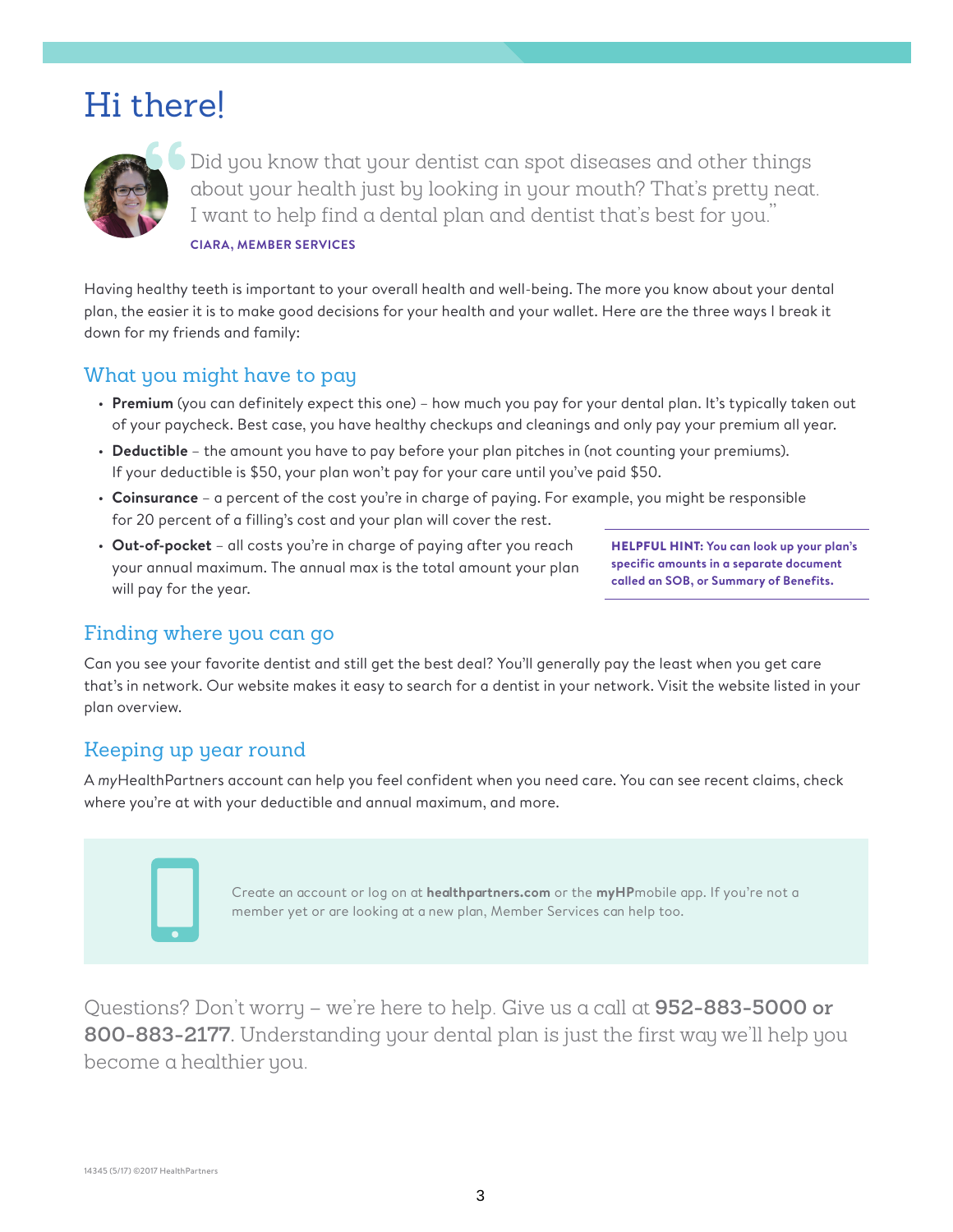### Dental Open Access plan



Did you know the average person spends \$685 on dental care each year?\* There's good news though. Your dental plan can help keep a lid on costs and help you stay healthy from teeth to toes."

**DORIS, MEMBER SERVICES**

### Your plan pays for some great things

With the HealthPartners® Dental Open Access plan you get:

- Preventive dental services covered 100 percent
- Extra exams and cleanings covered 100 percent if you're pregnant, or if you have diabetes and are at risk for gum disease
- Help covering the cost of other dental care at the amounts shown in your Summary of Benefits (SOB)

### It works like this

Preventive care is covered at no cost to you when you see a network dentist.

Extra work, like getting a cavity filled, might cost a deductible (an amount you have to pay before your plan helps with the cost) or coinsurance (a percent of the bill). Check your SOB for your specific amounts.

And remember that your dental plan has an annual maximum. It's a bit different than your medical plan. Your dental plan max is the most your plan will pay for dental care each year. You're in charge of the rest.

### You pick your dentist

With the largest network of dentists and clinics, you've got lots of choices. Go to **healthpartners.com/dentalopenaccess** to find one.

SAVINGS TIP! You'll pay less if you see a dentist in the Open Access network. Out-of-network dentists cost more.

We're here to help keep your teeth healthy all year long. If you have questions about your dental plan, we can answer them. Just give us a call at **952-883-5000 or 800-883-2177.**

\*Healthy Policy Institute, "The Per-Patient Cost of Dental Care, 2013: A Look Under the Hood," American Dental Association, March 2016.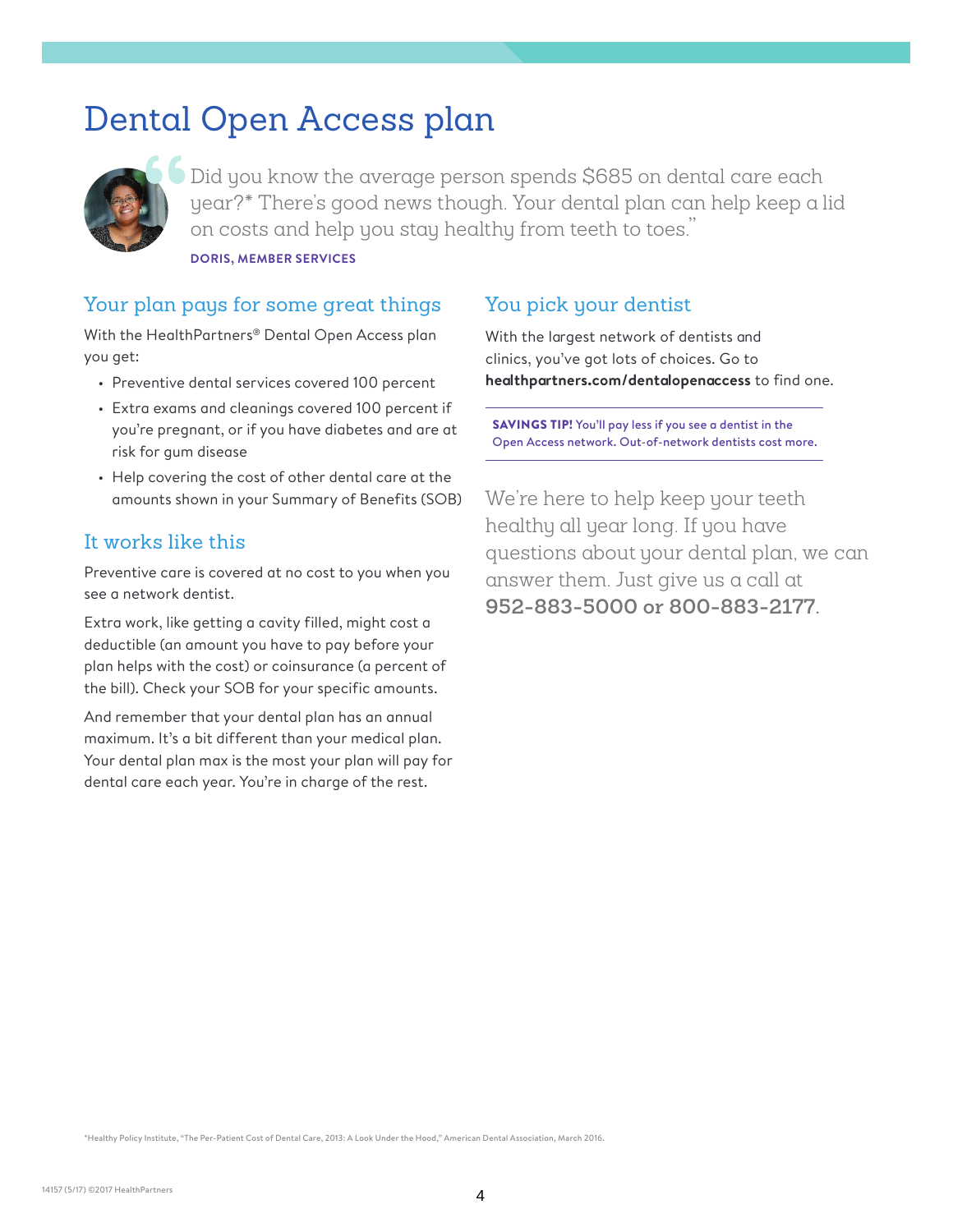

### **Open Access Choice Dental Plan**

**The following is an overview of your HealthPartners coverage. For exact coverage terms and conditions, consult your plan materials, or call Member Services at 952-883-5000 or 800-883-2177.**

| <b>Plan highlights</b><br>Partial listing of covered services                                   | <b>In-network</b><br>Care from a network provider                             | <b>Out-of-Network</b><br>Care from an out-of-network provider*                |
|-------------------------------------------------------------------------------------------------|-------------------------------------------------------------------------------|-------------------------------------------------------------------------------|
| <b>Annual Maximum</b><br>Annual maximums are combined across all tiers                          |                                                                               |                                                                               |
| <b>Annual maximum</b>                                                                           | Plan pays \$1,500 per calendar year                                           | Plan pays \$1,500 per calendar year                                           |
| Deductibles are combined across all tiers<br><b>Deductible</b>                                  |                                                                               |                                                                               |
| Applies to Basic Care, Special Care &<br>Prosthetics                                            | None                                                                          | None                                                                          |
| <b>Preventive and Diagnostic Care</b>                                                           |                                                                               |                                                                               |
| Teeth cleaning, exams, dental x-rays and<br>fluoride treatments                                 | You pay nothing                                                               | You pay nothing                                                               |
| <b>Sealants</b>                                                                                 | You pay nothing                                                               | You pay nothing                                                               |
| <b>Basic Care</b>                                                                               |                                                                               |                                                                               |
| <b>Basic Care I</b>                                                                             |                                                                               |                                                                               |
| Fillings (amalgam and anterior composite)                                                       | You pay nothing                                                               | You pay nothing                                                               |
| Posterior composite (white fillings)                                                            | You pay nothing                                                               | You pay nothing                                                               |
| You also pay the difference between the amalgam and composite fee                               |                                                                               |                                                                               |
| Simple extractions                                                                              | You pay nothing                                                               | You pay nothing                                                               |
| Non-surgical periodontics                                                                       | You pay nothing                                                               | You pay nothing                                                               |
| Endodontics (root canal therapy)                                                                | You pay nothing                                                               | You pay nothing                                                               |
| <b>Basic Care II</b>                                                                            |                                                                               |                                                                               |
| Surgical periodontics                                                                           | You pay nothing                                                               | You pay nothing                                                               |
| Complex oral surgery                                                                            | You pay nothing                                                               | You pay nothing                                                               |
| <b>Special Care</b>                                                                             |                                                                               |                                                                               |
| Restorative crowns & onlays                                                                     | You pay 20%                                                                   | You pay 20%                                                                   |
| <b>Prosthetics</b>                                                                              |                                                                               |                                                                               |
| Bridges, dentures & partial dentures                                                            | You pay 20%                                                                   | You pay 20%                                                                   |
| Dental implants                                                                                 | You pay 20%                                                                   | You pay 20%                                                                   |
| <b>Orthodontic Services</b><br>Orthodontic lifetime maximums are combined in and out-of-network |                                                                               |                                                                               |
| Orthodontic care for all ages                                                                   | You pay 50% with a Lifetime<br>maximum benefit of \$3,000 paid by<br>the plan | You pay 50% with a Lifetime<br>maximum benefit of \$3,000 paid by the<br>plan |

**\*** *If your out-of-network dentist charges more than the maximum allowable amount, you may be responsible for the difference.*

#### **Emergency Care**

Refer to the Group Dental Member Contract for coverage of emergency dental services.

**Little PartnersSM Benefit:** Services for children 12 years old and under will be covered at 100% without deductible, annual maximum, or frequency limitations, when provided by a HealthPartners network dentist. Excluded services: Orthodontics, dental implants, and services that are not covered for all members.

**Diabetes and Pregnancy:** Additional periodontal services (exams, cleanings, scaling and root planing, and debridement) for our members who are diabetic and/or pregnant are covered at 100% in-network. Deductibles, annual maximums, and frequency limitations will be waived on these specific services for members referred into the program by a HealthPartners network dentist.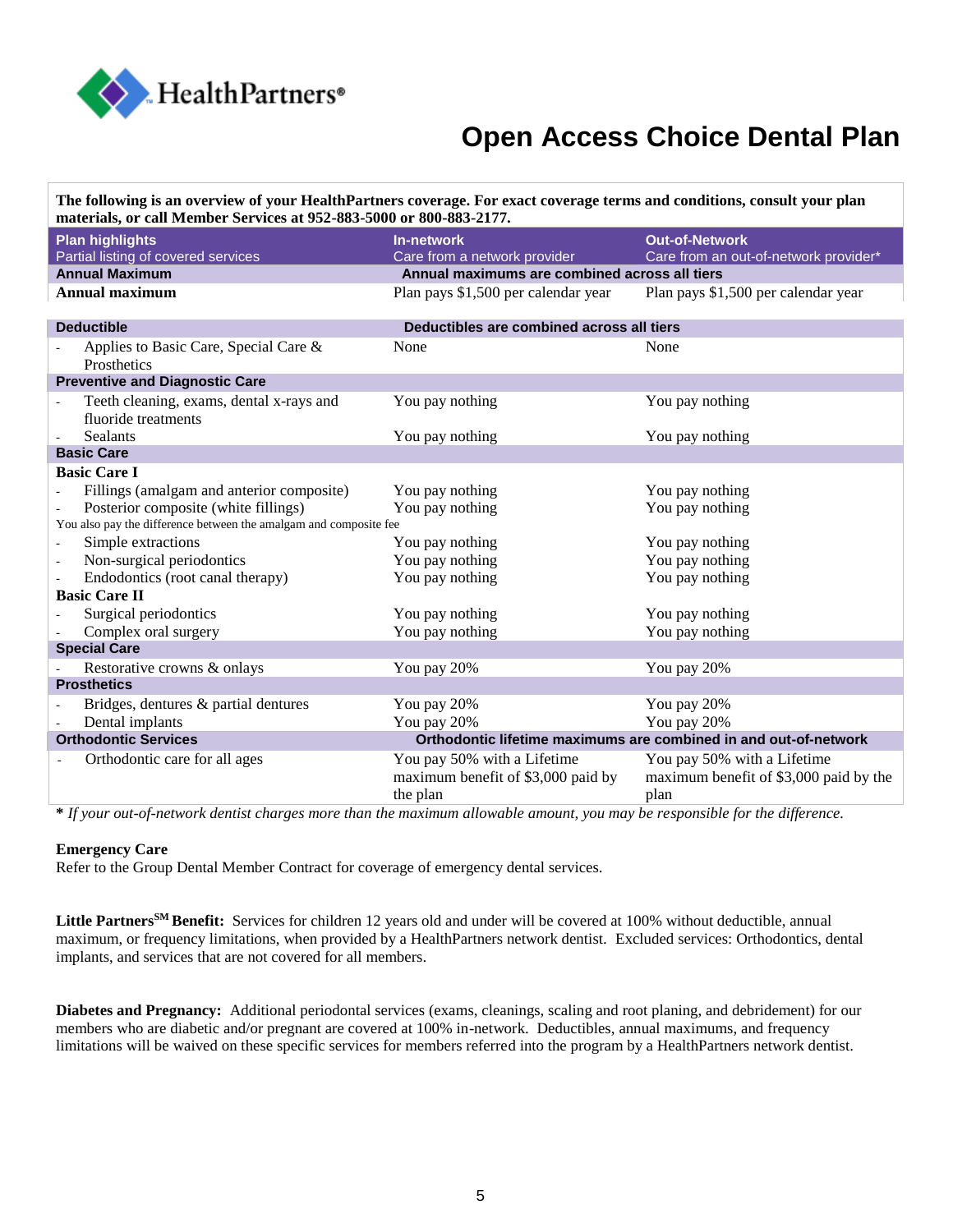### FREE dental care for your kids



Aren't firsts in life great? Nothing beats the moment I held each of my children for the first time. And for kids, the firsts continue, like the very first tooth. And that's where you're covered 100 percent." **DAVID, DENTIST**

### Start dental care early on

As soon as your kids have their first tooth, they should see a dentist. Seems early, right? The earlier your kids see a dentist, the less likely they are to have future dental problems.

The Little Partners<sup>SM</sup> Dental benefit helps your kids stay healthy and keeps your wallet closed.

### What is Little Partners?

It's a benefit that's included in your dental plan for children 12 and under. It works like this:

- Get dental services covered 100 percent at an in-network dentist
- Pay nothing at the dental office, not even a deductible or coinsurance
- Relax, there's no limit on dental care for your kids, so they can get the care they need

### It's easy to get started

Just add your kids to your dental plan and set up their first appointment with a network dentist. That's it.

**I HAVE MORE TO SHARE!** Watch the video at **healthpartners.com/littlepartners**.

All kids deserve a healthy smile. We'll help them get one with free dental care early on. Call Member Services at **952-883-5000 or 800-883-2177** with questions on your dental plan benefits.

### 3 reasons for getting a head start

- 1. Healthy baby teeth help support the spacing and alignment of adult teeth. Baby teeth that are decayed can cause discomfort and harm how adult teeth grow into the mouth.
- 2. Children with tooth decay are more likely to have ear and sinus infections and get conditions like obesity, diabetes and heart disease.
- 3. Healthy teeth help children speak quickly and clearly, which gives them more confidence.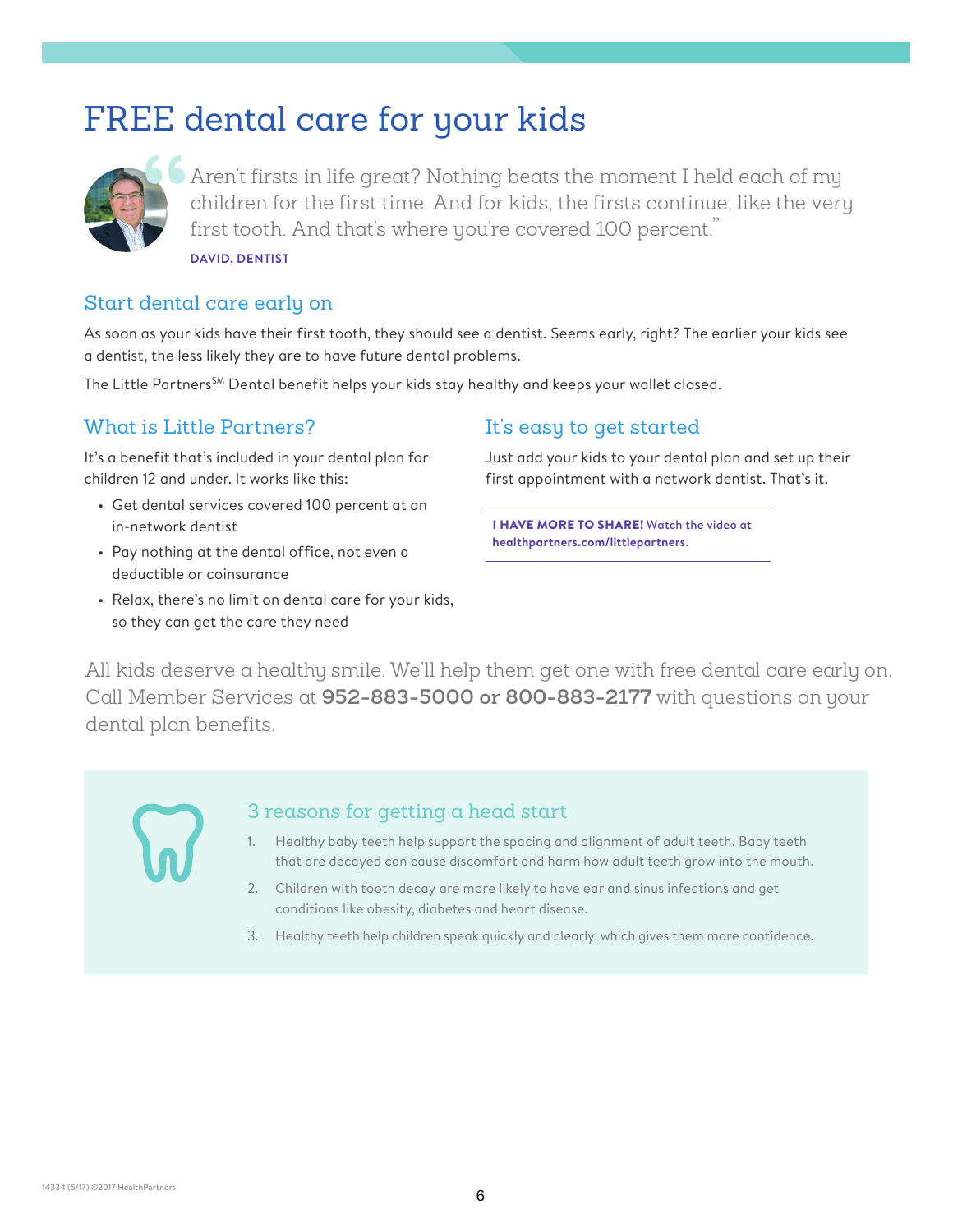### Extra dental care for your gums



As a dentist, I want what's best for all my patients. That's why when a patient is pregnant or living with diabetes, they get extra support – from me and from their dental plan."

**DAVID, DENTIST**

### There's a connection

People who are diabetic or pregnant are at greater risk of gum disease. And gum disease can make it harder to manage your diabetes or to have a healthy pregnancy.

### You have free help

If you're living with diabetes or are pregnant and at risk of gum disease, your dental plan covers 100 percent of services to help control or prevent gum disease. That includes root planing and scaling. Think of those services as a deep cleaning for your teeth. All other dental services, like a cavity and root canal, are covered according to your Summary of Benefits (SOB).

### Here's how it works

It's easy to get the care you need to stay healthy:

- Visit a network dentist
- Pay nothing, not even a deductible or coinsurance for certain services
- Relax, your plan will pay even if you've reached your annual maximum for the year

You have support on your side to feel your best. To learn more about your dental benefits, give Member Services a call at **952-883-5000 or 800-883-2177.**

### Why get extra dental care if you're pregnant or diabetic?

Extra dental care can help you save time and money. If a dentist catches a disease early, it can be much easier to treat by your doctor. Isn't that something to smile about?



**Gum disease** – Pregnancy increases a woman's risk for developing gum inflammation and gingivitis.

**Pre-term delivery** – Studies show that pregnant women with gum disease are seven times more likely to have a baby that's born too early or with a low birth weight.



**Diabetes and renal disease** – People with uncontrolled diabetes and uncontrolled gum disease are at much greater risk of kidney disease.

**Blood sugar levels** – People with dental pain and disease have a harder time keeping their blood sugar level in a controlled range.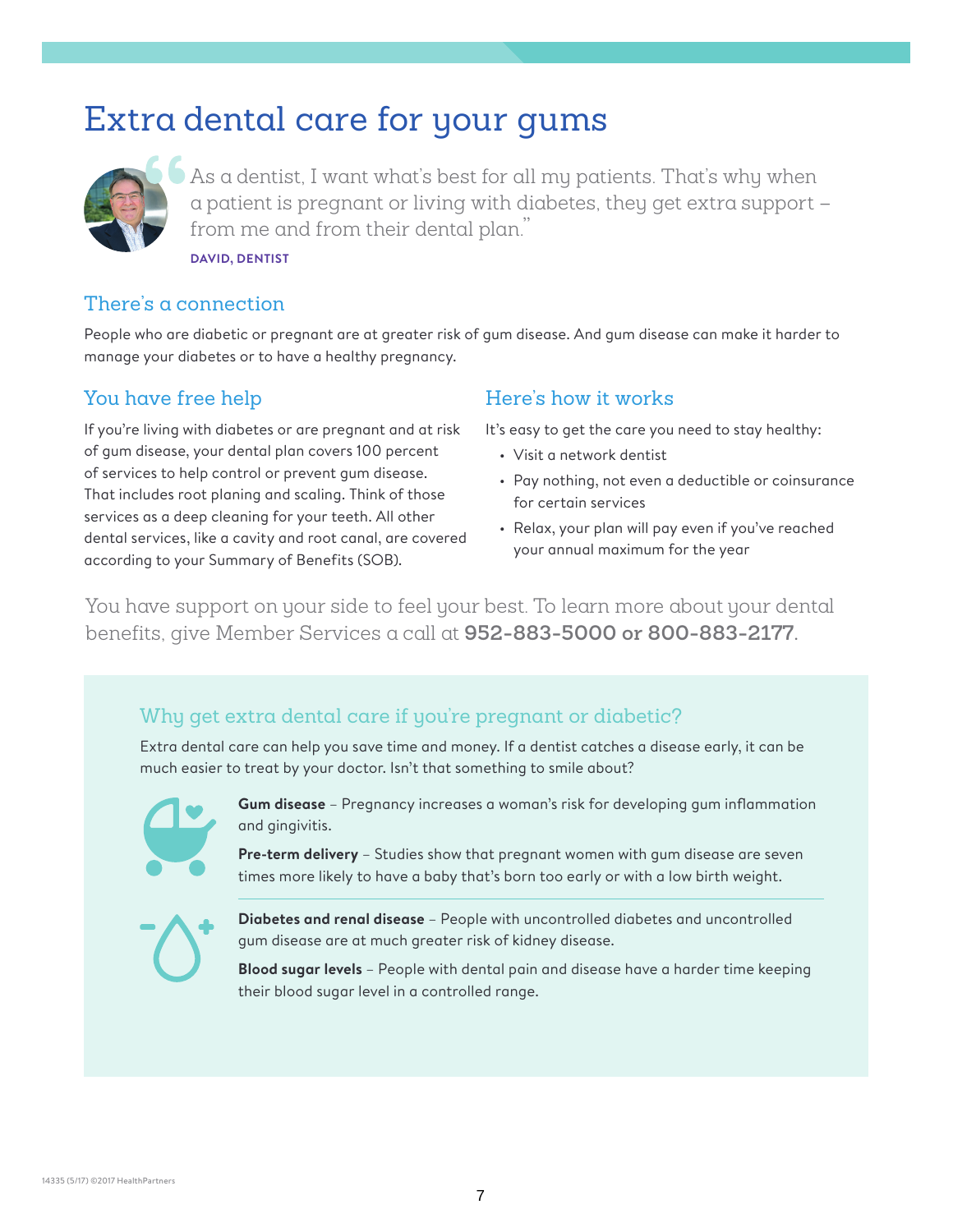### Here for you, 24/7



One thing I love about my job as a nurse is how my team helps people every day, any time." **RACHEL, REGISTERED NURSE**

### Help is a phone call away

You know how that nagging toothache always seems to get worse in the middle of the night? And who chips a tooth at a convenient time? Give us a call, and we'll figure out how to get you the comfort you need when you need it most.

Call us at one of the numbers below if you have questions about your health or what your plan covers. We have teams of people here to help.

#### MEMBER SERVICES

#### **For questions about:**

- Your coverage, claims or account balances
- Finding a dentist or specialist in your network
- Finding care when you're away from home
- Dental plan services, programs and discounts

#### Monday – Friday,

#### 7 a.m. – 7 p.m., CT

Call the number on the back of your member ID card, **952-883-5000 or 800-883-2177.**

Interpreters are available if you need one. Español: **866-398-9119**

#### **healthpartners.com**

| <b>CARELINESM SERVICE</b>                                                                                                                           | <b>BABYLINE PHONE SERVICE</b>                                                    |
|-----------------------------------------------------------------------------------------------------------------------------------------------------|----------------------------------------------------------------------------------|
| For questions about:<br>• Whether you should see a dentist<br>• Home remedies<br>• A medicine you're taking<br>• Toothaches and other dental issues | For questions about:<br>• Your dental health during pregnancy<br>• Your new baby |
| 24/7, 365 days a year<br>612-339-3663 or 800-551-0859                                                                                               | 24/7, 365 days a year<br>612-333-2229 or 800-845-9297                            |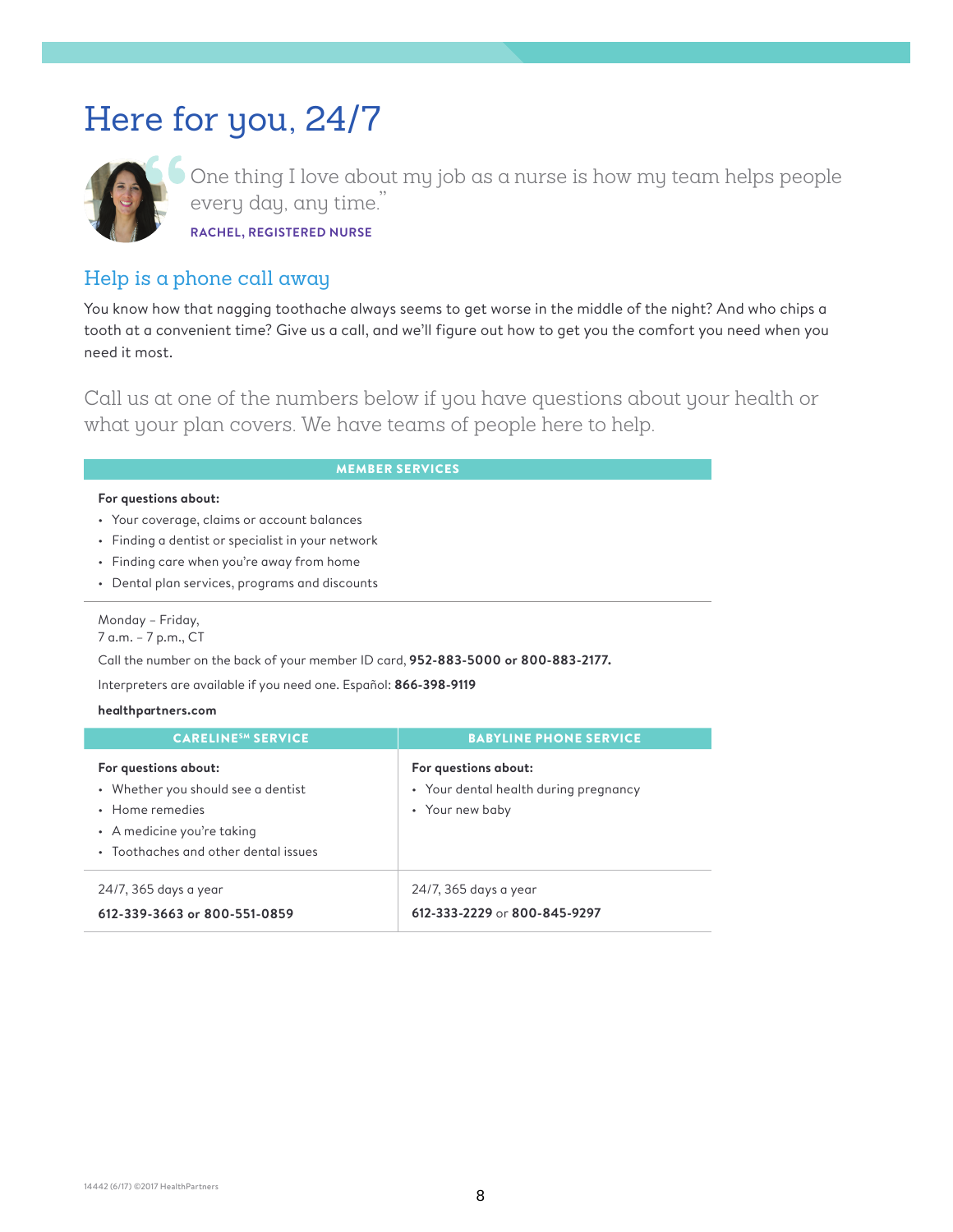### Manage your pearly whites on the go



Life doesn't always operate on business hours. Sometimes you have a question at 9 p.m. on a Friday when you can't reach my team. That's where your *my*HealthPartners account and myHP mobile app come in." **LAUREN, MEMBER SERVICES**

### Your plan at your fingertips

Want to check on a claim for a recent dentist visit? Need to find an emergency dentist near your house, NOW? These are just a couple of the things we help with every day. We love directing members like you to your online account and mobile app, especially since it means you can get help even when we're not in the office.

### Top 4 ways to use your online account and mobile app

- 1. See recent claims and how much you owe for your care.
- 2. Search for dentists in your network or near your current location.
- 3. Check your balances, including how much you owe before your plan starts paying (deductible) and the most your plan will pay (annual maximum).
- 4. View your HealthPartners member ID card and fax it to your dentist's office.

There's so much more you can do. Signing up is easy! Learn more at **healthpartners.com/signupnow**.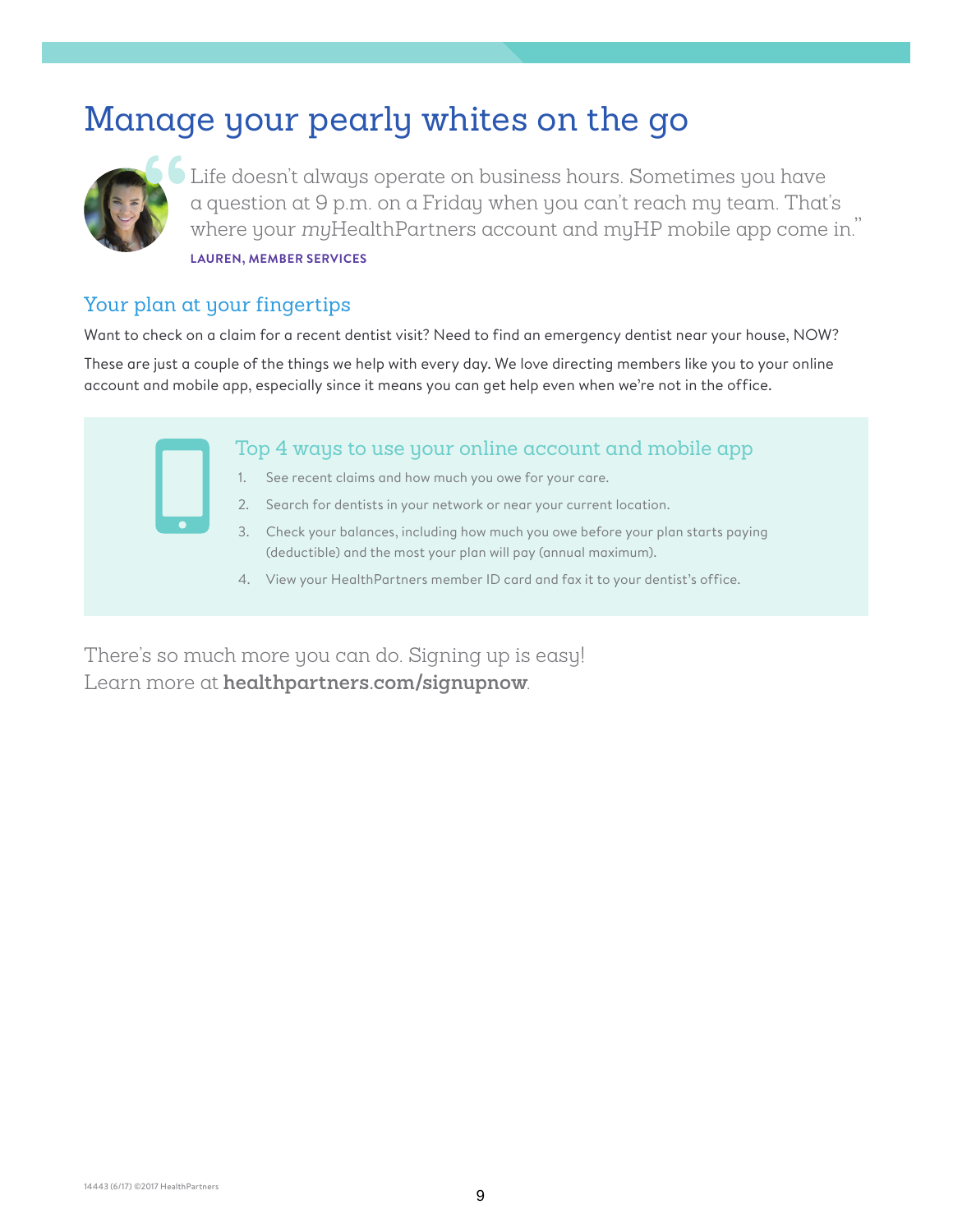## Healthy choices = hefty savings



I'm a health coach with a home mortgage. I know what a difference being healthy can make in your life and how a little support – and savings – can be a big help."

**SARA, HEALTH COACH**

### Save money at loads of places

I get excited telling people about discounts you get as a HealthPartners member. Just show your member ID card to help you live a little healthier.

You can save money on:

- Orthodontics
- Eyewear
- Fitness and wellness classes
- Healthy eating delivery services
- Healthy mom and baby products
- Recreational equipment
- Spa services
- Swim lessons
- And more!

Saving money is one more way we can help you live a healthier life. Visit **healthpartners.com/discounts** to see all the places where you can save big.

### Need to replace your glasses?

You can save up to 35 percent on eyewear at thousands of places. And get great deals on contacts too!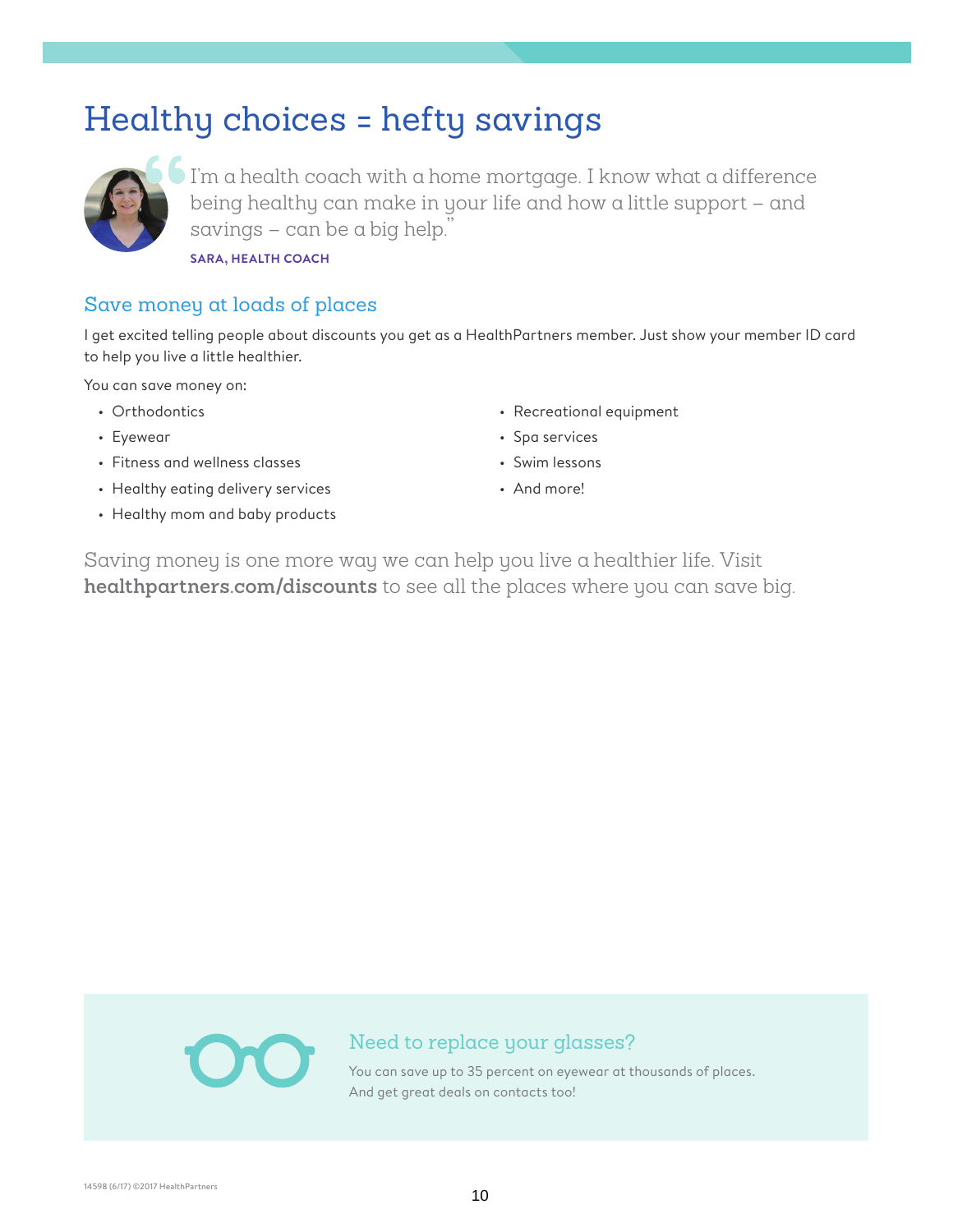### Our approach to protecting personal information

HealthPartners complies with all applicable laws regarding privacy of health and other information about our members and former members. When needed, we get consent or authorization from our members (or an authorized member representative when the member is unable to give consent or authorization) for release of personal information. We give members access to their own information consistent with applicable law and standards. Our policies and practices support compliant, appropriate and effective use of information, internally and externally, and enable us to serve and improve the health of our members, our patients and the community, while being sensitive to privacy. For a copy of our Notice of Privacy Practices, visit **healthpartners.com** or call Member Services at **952-883-5000 or 800-883-2177.**

### Benefit limitations for dental plans

After you enroll, you'll receive plan materials that explain exact coverage terms and conditions. This plan doesn't cover all dental care expenses. In general, services not provided or directed by a licensed provider aren't covered.

#### **HERE IS A SUMMARY OF EXCLUDED OR LIMITED ITEMS (THESE MAY VARY DEPENDING ON YOUR PLAN):**

- Coverage for dental exams limited to twice each calendar year
- Full mouth or panoramic X-rays limited to once every three years
- Coverage for dental cleanings (prophylaxis or periodontal maintenance) limited to twice each calendar year
- Sealants limited to one application per tooth once every three years
- Coverage for professionally applied topical fluoride limited to once each calendar year for members under age 19
- Coverage for bitewing X-rays limited to once each calendar year
- Oral hygiene instruction limited to once per enrollee per lifetime
- Coverage for space maintainers limited to replacement of prematurely lost primary teeth for dependent members under age 19
- Replacement of crowns and fixed or removable prosthetic appliances limited to once every five years
- Certain limitations apply to repair, rebase and relining of dentures
- Dental services related to the replacement of any teeth missing prior to the member's effective date are covered when services are performed by a provider in the HealthPartners dental network
- Non-surgical and surgical periodontics limited to once every two years

### Provider reimbursement information for dental plans

Our goal in reimbursing providers is to provide affordable care for our members while encouraging quality care through best care practices and rewarding providers for meeting the needs of our members. Several different types of reimbursement arrangements are used with providers. All are designed to achieve that goal. Check with your individual provider to find out how they are paid.

- **Fee-for-service**  the health plan pays the provider a certain set amount that corresponds to each type of service furnished by the provider.
- **Discount** the provider sends us a bill, and we've already negotiated a reduced rate on behalf of our members. We pay a predetermined percentage of the total bill for services.
- **Salary** with a possible additional payment made based on performance criteria, such as quality of care and patient satisfaction measures.
- **Capitated** the provider group receives a set fee for each month for each member enrolled in the provider group's clinic, regardless of how many or what type of services the member actually receives. Provider groups are required to manage the budget for their entire patient panel appropriately.
- **Combination** more than one of the methods described are used. For example, we may capitate a provider for certain types of care and pay that same provider on a fee-for-service basis for other types of care. We may also pay a provider such as a clinic using one type of reimbursement method, while that clinic may pay its employed providers using another reimbursement method.

This plan may not cover all your health care expenses. Read your plan materials carefully to determine which expenses are covered. For details about benefits and services, call Member Services at **952-883-5000 or 800-883-2177.**